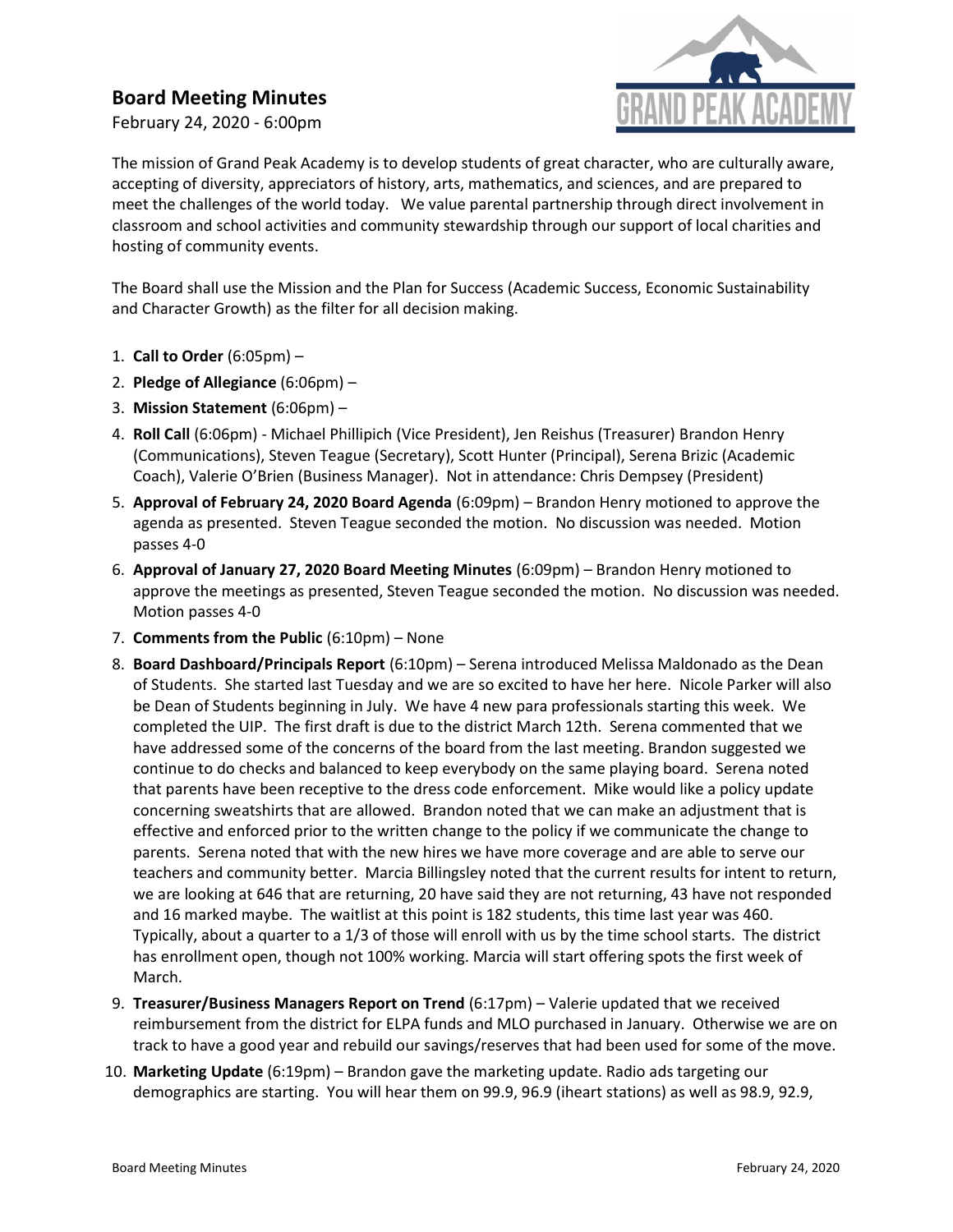98.1, KVOR AM (Cummulus Media stations) Radio ads will run through April. There will be 6 different ads running, targeted for parent info nights etc. We targeted the morning/afternoon drive. Skipped the lunch hour but also targeted the weekends. We have a videographer coming this month to work on a 30 second ad for various media. We will begin to push those advertisements beginning in March. We just purchased a huge tent/booth for advertising/fairs. Mike reminded everybody that word of mouth is very important as well.

## 11. Discussion Items

- a. Updated Electronics Policy  $2^{nd}$  reading (6:24pm) Mike noted that kids are coming to school with smart watches which creates a challenge for teachers. We updated the policy to address this issue. If there is something that urgent they should be calling the office or engaging with the teacher/administration. Henry read the updated policy out loud.
- **b.** 2020 2021 SY Calendar  $(6:28pm)$  Serena moved spring break to the second week of D49's two-week spring break based on previous years. Made some changes to the PD days. Half day for kindergarten the first week of school (four days). Everything else stayed the same from the calendar that was presented at the previous meeting. There was some discussion about snow days and contact hours.
- c.  $2020 2021$  Math Curriculum  $(6:49 \text{pm}) -$  The math leadership team has worked hard to research and propose a math curriculum change. They would like to move forward with Eureka Math. Serena noted we have had some successful parent nights and will continue to hold those to inform parents of the changes. In order to get the training and materials we need, we need to get this approved now. It falls right in line with all of our goals to increase our scores and our school performance framework plan. We feel very confident that this is a good step moving forward. Steven wondered who did the research to say Saxon is outdated. He called a rep with Saxon Math and was told there was a 2018 version and there is teacher training available. He noted that Falcon, Stetson and Odyssey Elementary schools all use Eureka, but their test scores are only 3% higher that our test scores. Angie commented that most of her team is training on Eureka. Her kids have grasped the concepts using Eureka this year faster than she has ever experienced. Her class is doing long division word problems and she has never seen her class be able to figure them out as easily in the past. In the past she would teach it the Saxon Math way and then another way or two so that kids could fully grasp the concepts but for the test it had to always be done the Saxon way, which is hard for some kids when they are learning it other ways too. Chelley Bresnahan asked if we had looked at Singapore Math since other area schools are using it. Brandon commented that Banning had used Singapore but have recently moved away from it as they have found it to not meet their needs as a school.
- d. Unified Improvement Plan (7:13pm) Serena highlighted some training that the staff has completed recently. We are focusing on creating a language rich environment for students to speak and communicate at a high level. That is an initiative that we are continuing. We are also focused on writing expression in math. We have purchased a new program called Write Now Right Now Math to help show improvement this year with Saxon and Math Expressions. We are also focused on writing in CKLA with the Write Now Right Now writing program. We are focused on writing in all subjects, how to plan, write to a prompt and analyze to a text. We are working on how to write at an effective level and explain their thinking. The creators of the writing program have come three times to help teachers learn and utilize the program as well as instructional coaching. We have teacher experts to help us continue the training into next year. We have started professional learning communities to meet weekly to focus on growth and student